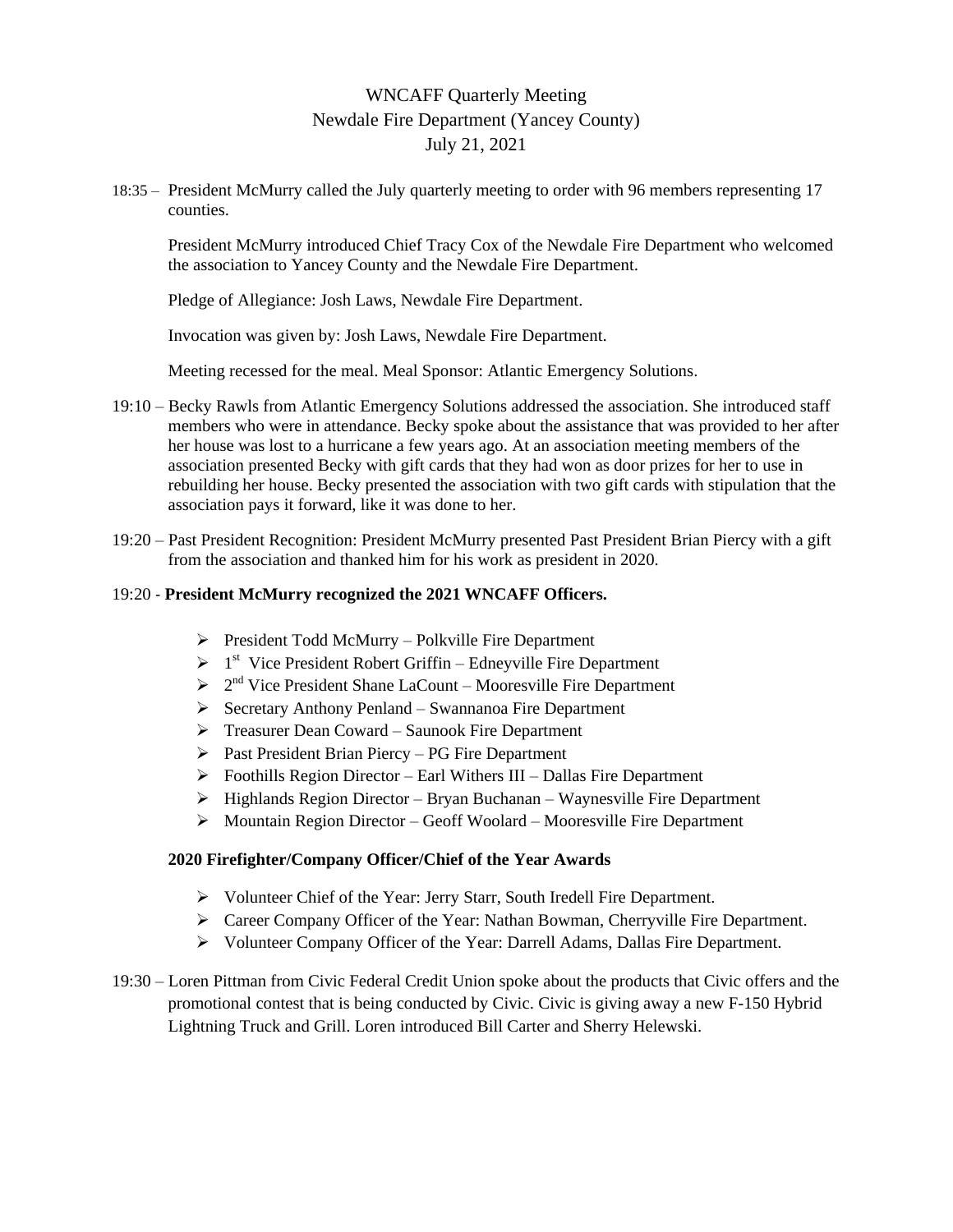#### 19:41 - **Secretary's and Treasurer's Reports**

Motion moved by Kevin Mundy and seconded by Curt Deaton to accept the secretary's report as mailed, emailed and/or posted to the website. Motion Passed.

Motion moved by Quentin Cash seconded by Joey Webb to accept treasurer's report as presented. Motion Passed.

#### 19:45 – **Agency Reports**

#### *NCSFA – Tim Bradley*

### **Relief Fund**

- The Treasurer's Financial Report is due October 31st, based upon the year close at June 30th. Please remind them the system is open for them to begin submitting the report on line.
- In addition, this year the Chief will again submit the Certificate of Eligibility at the same time they are doing their roster at year end, rather than a separate report in October to OSFM. The submittal is integral to the roster system on-line. That report, like the roster, is due by January 15th.
- Each year staff spends the last week of October trying to contact Relief Fund Treasurers to get their reports submitted. If they are not submitted the local relief fund will not receive a check in 2022. Please help us by telling Chiefs to remind their Treasurers to submit the report and bank statements.

### **Conference Update**

- The 2021 SAFRE Conference is back on and scheduled for Aug. 11th -14th, 2021 at the Raleigh Convention Center. The Conference will be held without Covid restrictions; however, we would request anyone not vaccinated to please wear a mask.
- Attendees will enjoy a free exhibitor floor again this year and we have extended Saturday's hours till 2pm. Free conference tee shirts will be given to all full conference registrants, thanks to our shirt sponsors – Rhinehart Fire Services.
- On Thursday, August 12, during the SAFRE Opening Session we will once again be honoring those members of NCSFA who have achieved either their 25 or 50 Years of Service by presenting them with an NCSFA Service Award pin. If you have reached one of these milestones, please join us and get your service pin.
- The lineup of education sessions is top notch this year and is being pushed out on all social media platforms. The speaker and topic lists are generating a lot of discussion and exciting surrounding this year's conference.
- Our keynote speaker this year is Commander Scott Waddle, commanding officer of the USS Greenville when it collided with a Japanese fishing boat, killing all 9 on board. His message of "Failure Need Not Be Final" is one we can all get a lot from these days.
- Our banquet, as always is being held on Saturday night, and our Memorial Service  $\&$  a candlelight memorial service will be held Thursday afternoon. Please remember to sign up for banquet.
- The On-Line registration ends July 28th. Anyone interested in attending the banquet should purchase a ticket by then as well.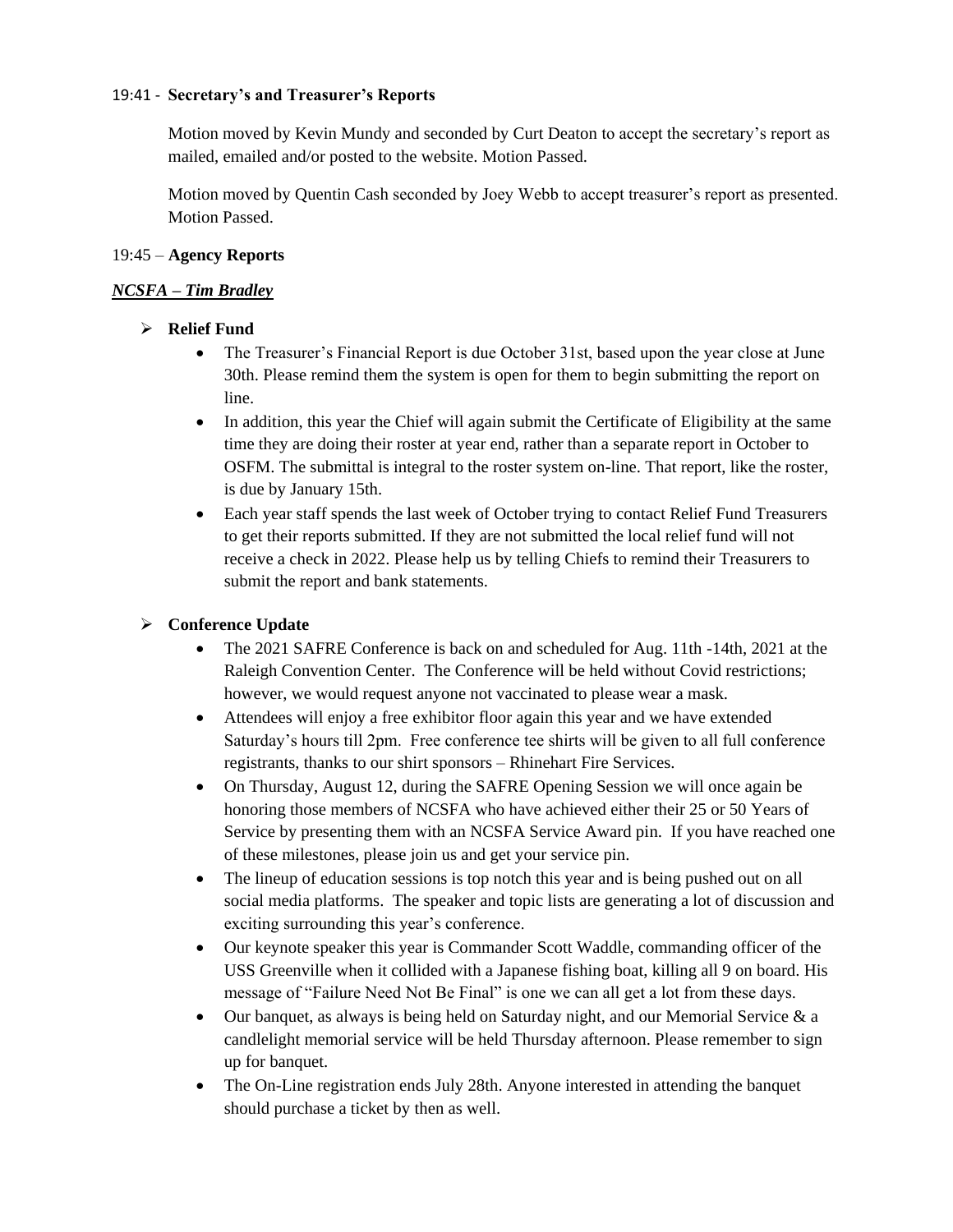The golf tournament has been moved to September as a separate event. Please follow our web site for announcements on how to sign up for the Golf Tournament, which will be held in Hickory Sept 13 & 14.

### **Insurance Renewal**

- The NCSFA Board renewed our Line of Duty Death Insurance and our Accidental Death and Dismemberment Insurance this year for our membership. One improvement was an increase in the seatbelt benefit from \$10,000 to \$12,500 in the case of a vehicle crash. The total cost of the insurance is \$756,752, or \$13.60 per member. Some of this cost is supported by our Relief Fund receipts we receive each year, but the majority is borne by membership dues.
- The benefits provide \$50,000 LODD (except for Cancer) benefit, and a \$25,000 Death and Dismemberment Insurance. The AD&D is double indemnity if the death is a traumatic death at the scene of a working incident.

# **Legislative Report**

- The NC General Assembly may not adjourn their 2021 long session until August, since there are a lot of bills and work still needing to be completed. Currently they are still in session.
- We are still working on key bills, primarily our priority which is a firefighter cancer insurance bill (HB 535). Hopefully we can get it included in the budget when the House and Senate go into conference to finalize budget negotiations. We are still actively trying to tie down a funding source. Initially it may be funded out of the general fund, but our hope is to find a more permanent resolution.
- Since many of our issues relate to budget, we'll know more when the House releases its version and they two Chambers begin negotiations.
- We requested a financial Covid relief amount to be distributed to FD not eligible for municipal relief, and it appears hopeful this may be included in the DOI budget.
- Fireworks, which we oppose, hasn't moved or been scheduled.

# **Staying Active Legislatively and Capital Impact**

- Right now, we have 1104 active Advocates on Capital Impact. That means out of 50,000+ firefighters, just over 2%.
- We would prefer to have many more, but the system is designed to allow people to join, not force or bulk sign them.
- If you want to keep up with what's going on and be a part of promoting and getting good legislation passed, join up. At the very least it will give you weekly updates and contact information for all of your representatives.
- Log on to NCSFA, click on the Legislative Banner called Capital Impact, or look under the Legislative Flag. Provide your email, design your own password, and provide your home zip code. It allows for much more, but that is all that is required. It takes less than 3 minutes.

# **First Responders Day: September 11**

 Please remember and start planning events for First Responder Day, September 11th. This is a designated holiday in NC, established in 2017 by the General Assembly.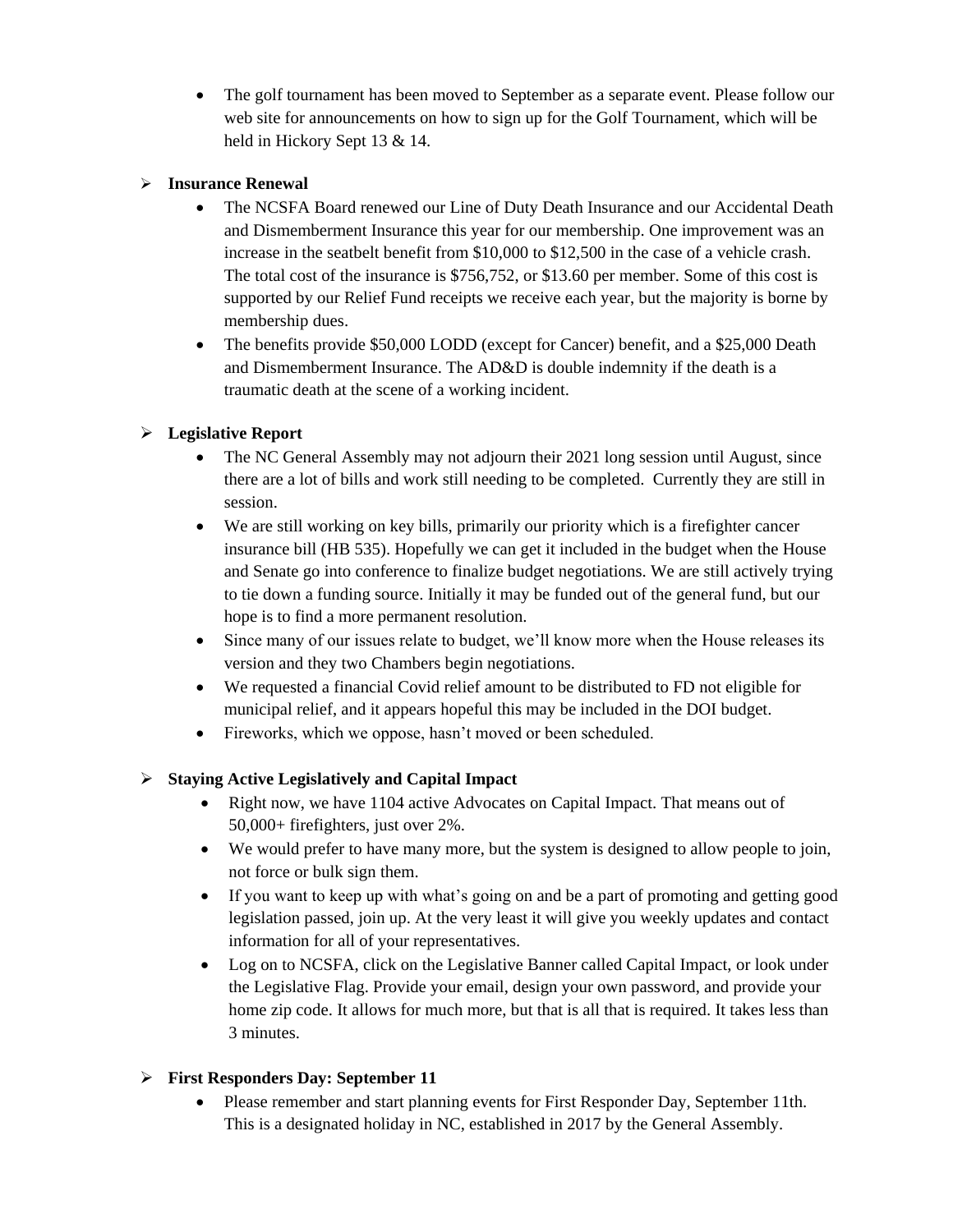#### **2021 Mid-Winter/Spring Conference**

- Successful Mid-winter/spring conference 2021 with 276 attendees and 74 vendors.
- **Annual Award Winners**
	- o Career Fire Chief of the Year
		- William Hunt Shelby Fire & Rescue
	- o Career Fire Officer of the Year
		- Jenna Daniels Summerfield FD
	- o Volunteer Fire Chief of the Year
		- Johnny Joseph Puppy Creek VFD

### **Annual Chief's Breakfast**

• 18th annual Chief's breakfast is Thursday August 12, 2021  $@$  7:00 AM – reservations are required. Please sign up on the NCAFC web site – registration cutoff is July 30, 2021.

### **Annual Business Meeting**

- The NCAFC annual business meeting will be held at the SAFRE conference August 12, 2021 @ noon.
	- o There will be a minor by-law change voted on at the conference (posted on the web site).

#### **Executive Development Program**

 NCAFC Executive Development is the last week of September and October. The course is currently full, we have a wait list.

### **House Bill 435**

 This is the NCAFC License Plate Bill. Any help you may provide to get this bill passed would be appreciated. Please contact your local Senator to ask for support.

### **2022 Mid-Winter Conference**

- January  $24 30$ , 2022.
- Embassy Suites/Concord Convention Center.

### *NVFC – Quentin Cash*

- **Finances**
	- Revenue is diverse and comes in from federal grants, corporate partnerships, sponsorships, and memberships. Through May, revenue is up and expenses are down. This will level out over the year as membership revenue tends to taper off through the end of the year.
	- We've recently been awarded several new grants including FM Global and Johnson Controls and we've been invited to apply for a grant with the General Motors Foundation. Corporate members continue to be engaged and interested.
	- Staff is working on a revision to the 2021 budget that will be presented at the fall meeting. This will account for changes in grants and corporate funding including increased revenue in some areas, as well as removing the FY19 FP&S Grant that was not awarded last year.
	- Total net assets as of May 31, 2021 are double what they were in 2019 (\$1,874,983 in 2021 versus \$937,431 in 2019)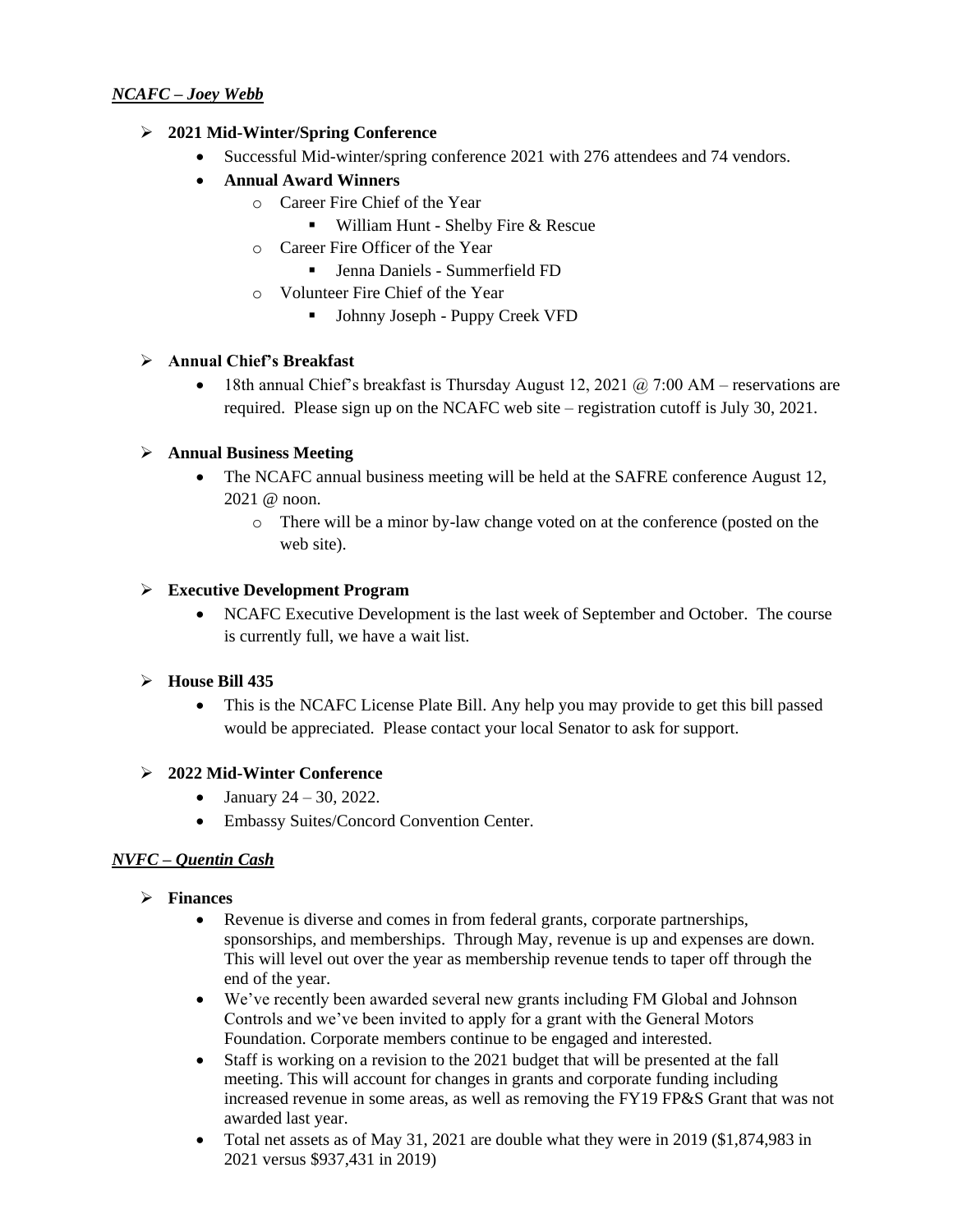- $\triangleright$  Governance
	- The NVFC has embarked on implementing its 2021-2025 **strategic plan**. The Committees and Goal Champions are working towards the goals laid out in the plan.
	- The Nominating and Bylaw Committees have collaborated to propose a **revision to the bylaws** that will be discussed by the Executive Committee today. The proposal includes both administrative changes (removing the department membership the board eliminated last year) as well changes designed to simplify and streamline the election process. This will also be talked about during today's meeting.
	- Tom Miller had submitted a **Freedom of Information Act Request** on behalf of the full board seeking 5 years' worth of federal grant information. This was compiled and sent to the full board.

#### **Staff**

- The **Program Coordinator position** has been filled and NVFC's newest employee, Maggie Mojab, will start on July 21. She currently works for the Society of Fire Protection Engineers and is very experienced in coordinating in-person and online training, webinars, as well as event planning, her educational background is in psychology/mental health and she is trained in mental health first aid which will benefit our efforts in behavioral health in the fire and emergency services.
- The NVFC typically conducts a 3rd. party **compensation study** every 4-5 years to ensure our compensation is in line with industry standards. We are due for this again in 2022. Staff will develop an RFP and provide options to the Executive Committee for firms to conduct this study.

### **Membership**

- Membership is strong and at its highest level in NVFC history, with North Carolina leading the way! At the spring meeting the board approved an increase in dues from \$18 to \$21 that will go into effect January 1. The Membership Team is putting a communications plan in place to communicate this plan to our members and encourage early renewals before the rates go up.
- Volunteer Voices, NVFC's online forum for members continues to be very active with questions, answers, and best practices being shared.

#### **Corporate Partners**

• Corporate partners continue to be engaged and new corporate contacts are continuously developed. We currently have relationships with over 40 companies – ranging from giveaway programs, sponsorships, to fully-funded projects such as the Anheuser Busch emergency water drinking program.

### **Training**

- The NVFC held our 7th annual **Health & Safety Training Summit** virtually in May. This was our highest attended Summit with over 200 attendees.
- Our first **Recruitment & Retention Experience** is coming up in September in Cleveland, Ohio. The Work Group will also meet prior to this event to brainstorm for future goals and activities for the Make Me a Firefighter Program. This Work Group includes 5 directors, as well as representatives from sister organizations such as the NFPA, IAFC, NAFTD, Women in Fire, and NAHF.
- Thanks to the **Motorola Foundation**, the NVFC will hold its first ever training dedicated to new/prospective recruits on August 18. This online event will feature a session on what it's like to join a department, including a day in the life of a volunteer, administrative opportunities, juggling work/family/volunteerism, and of course, the benefits of volunteer.
- NVFC continues to offer our **Train Strong webinar series** with 11 webinars having taken place this year through June 30, reaching over 2,300 participants.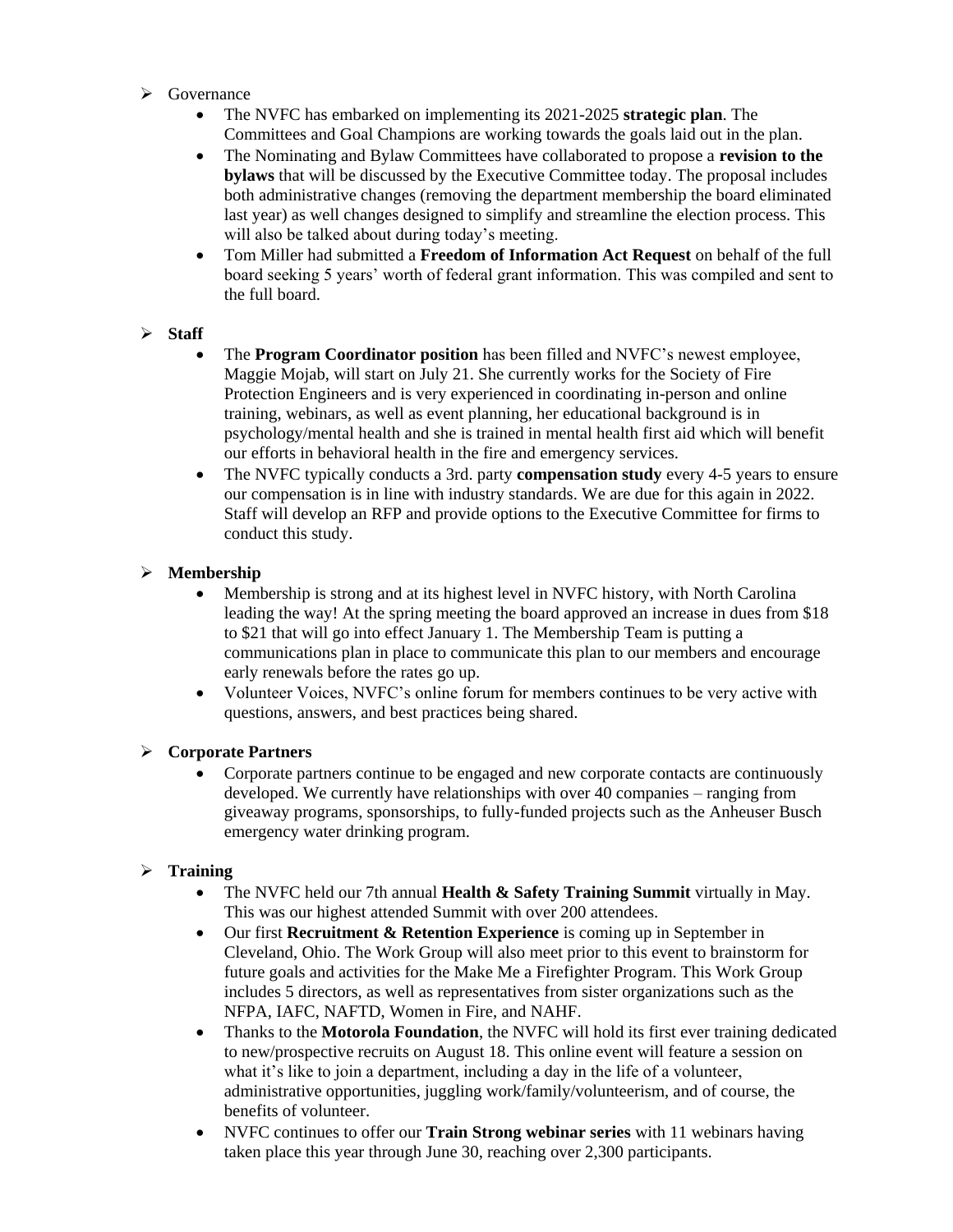**In-person training events** are ramping up again post-pandemic. David Bullard taught multiple courses in Washington State in May. NVFC is hosting a course on our Psychologically Healthy Fire Department project at Firehouse Expo in September, with more events to follow. We continue to focus on priority topics such as behavioral health, health & safety, recruitment/retention, and leadership.

### **Communications/Outreach**

- We are moving forward with the 2021 edition of the Firefighter Strong Newsletter to be published in September. The focus will be on recruitment and retention topics, mailed to all U.S. volunteer/combination departments and distributed at the Recruitment & Retention Experience. This is made possible by our SAFER grant.
- NVFC has made great traction in outreach and name recognition in recent months. This includes a feature story on the Today Show (airing twice), as well as coverage in USA Today, Newsday, and numerous local stations. We have seen an uptick in outreach from highly recognized news outlets seeking subject matter experts to speak on various topics such as the condo collapse in Florida, wildland firefighting, harassment in the fire service and more. This is a testament to the reputation of the NVFC as a leader in the national arena.

### **Areas to Watch**

- **Business continuity** is important to the success of the NVFC. The organization has experienced several challenging events in the past several months including a cancer diagnosis for our Director of Legislative and Regulatory Affairs and the sudden, unexpected death of long-time CEO, Heather Schafer. Management is putting contingency plans in place, when possible, to ensure continuity of operations. This includes cross-training current staff, and/or identifying contractors who can step in on a temporary basis, as-needed.
- **Increased meeting expenses**. After the hotel industry struggled throughout the pandemic, we may be privy to side effects such as increased meeting rates, added expenses in event insurance, and other ramifications. As the result of the pandemic, our 2022 spring meeting hotel location notified the NVFC that they are selling the hotel and it will not be available for our meeting. Staff is working with the Conference Committee to identify alternatives in the area, of which there are several.

### *OSFM – Davie Summey and Norman Franklin*

- **Administration**
	- The North Carolina Office of State Fire Marshal implemented a cancer registry located in OSFM 24. This is intended for command staff to report cancer cases and deaths. The data will help state leaders to understand how cancer is affecting the fire service and what resources are needed. Commissioner Causey is requesting that fire chiefs log into the fire & rescue service page and participate in the registry.

### **Fire Grants**

- Closed out the 2020 Grants.
- 2021 grants announced on May 17, 2021.
- Closing out 2020 Rescue Grant. Only 8 extensions are left to complete.
- Issued 50 more fire grants this year from last year.
- Completed a podcast episode for Pocket Tools.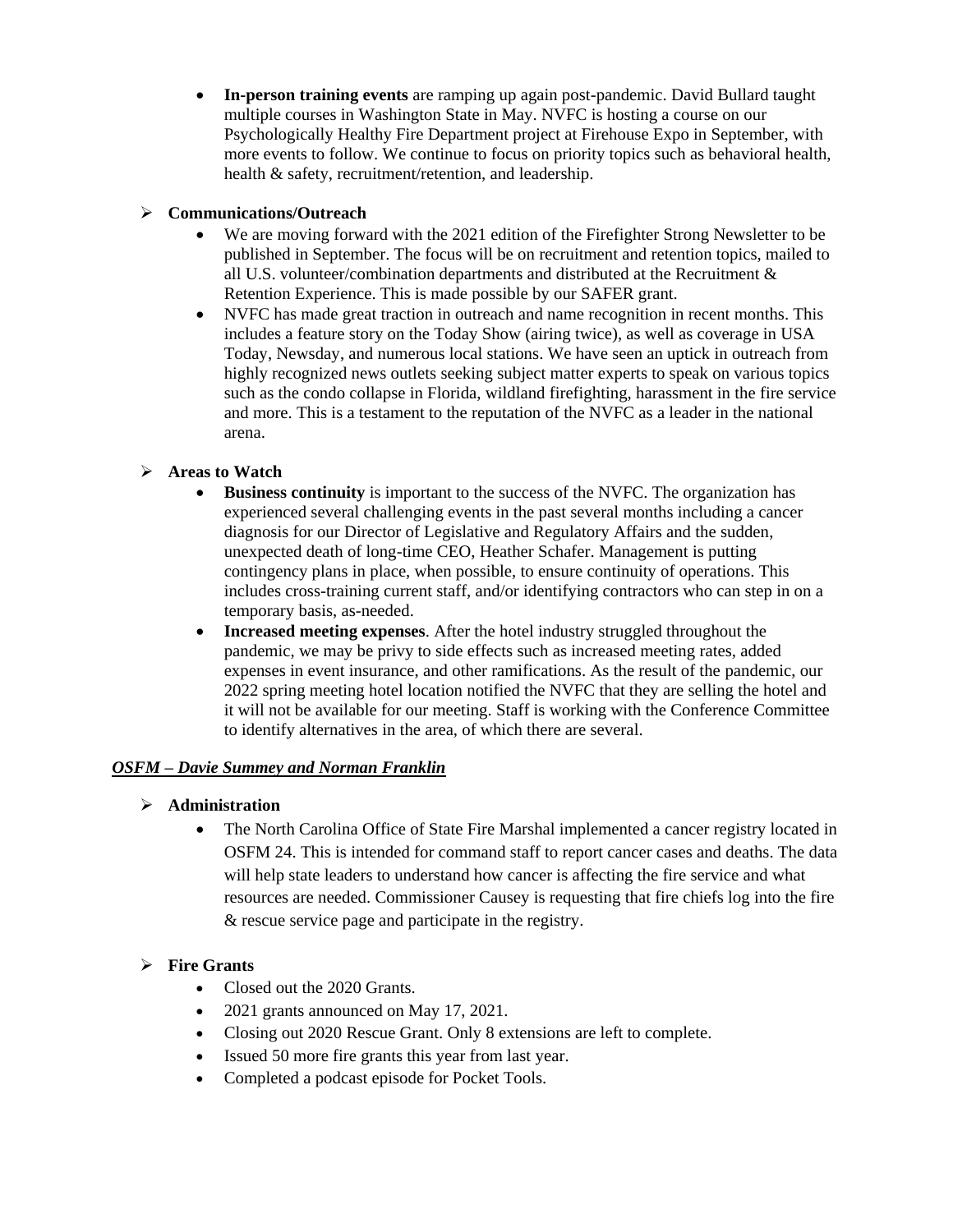### **Ratings and Inspections**

- Conducted 73 Surveys and Inspections
	- $\circ$  17 9s Inspections
	- $\circ$  56 Surveys
- Inspection staff using new GIS mapping program that was developed in house.
- Inspection staff now offering online classes Preparing for Ratings and Inspections.
	- o Two classes will be offered every other month.

### **Fire and Rescue Training**

- Classes are being scheduled at the state training center in Stanly County.
- 1,558 students as of March 2021 with an average cost of \$28.41 per student.
- Working with commission staff to create more podcast.
- Returned to normal operations June 2021.
- **Upcoming events and projects**
	- o Starting live fire audits July 2021.
	- o Staff will be attending SAFRE in August.

### **Fire and Rescue Commission**

- Will be hosting an NFA Command and Control of Incident Operations class.
	- o September 20-25, 2021.
	- o Pinehurst, NC.
- Will be hosting an NFA Plan Review for Fire and Life Safety class.
	- o Monroe, NC
- Trying to secure another class for Water Based Plans Review.
	- o Fall of 2021.
	- o Forsyth County.
- NFA NC State Weekend
	- o November 19-21, 2021.
	- o Information sent out on July 1, 2021.
- Image Trend Fire Bridge RMS software is being updated to elite version with a planned release date of July 12, 2021. The Image Trend Records Management System is available to all fire departments, rescue squads and county fire marshals at **no cost.**

# **Injury Prevention**

- Shannon Bullock, Division Chief of OSFM Injury Prevention retired after 28 years of service with the state of North Carolina.
- Had a successful Safe Kids Conference in Concord.
- **Smoke Alarm Saturday**
	- o 3,368 homes were checked.
	- o 2,781 alarms were installed.
	- o 573 homes were without alarms.
- Staff hosting Operation Medicine Drops Events.
- Staff hosting Hot Car Events and will continue these events across the state during the summer.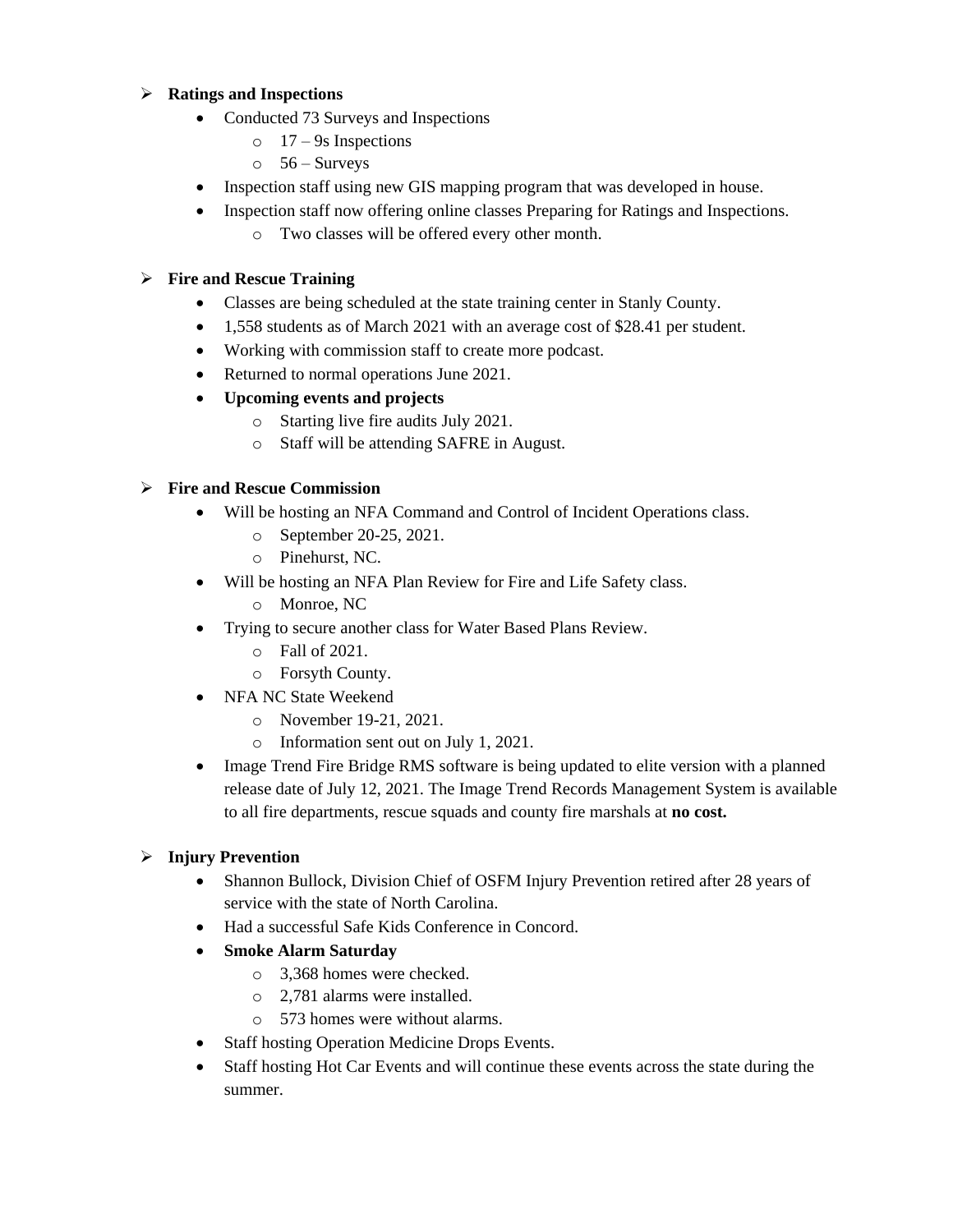### *NCFLSE*

### **Western Meeting**

- August 2, 2021.
- Asheville Fire Department

### **2022 Conference**

- February 13-17, 2022.
- Great Wolfe Lodge, Concord NC.

### *NCFFF – Rick Wood*

- **Memorial Service**
	- o **SAFRE Conference**
		- **Thursday August 12, 2021.**
		- $\blacksquare$  3:00 p.m.
		- **Raleigh Convention Center/Ballroom C.**

### o **Annual Memorial Service**

- **August 28, 2021.**
- **Nash Square, Raleigh NC.**
- **Will be honoring the 2019 and 2020 LODD.**

### *20:11 - Old Business –* **Nothing to discuss.**

#### *18:55 - New Business*

#### **1. Bylaws Review**

o Bylaw changes will be presented at the October meeting with a vote to be held at the January 2022 meeting. There are areas of the bylaws that needed to be updated.

### **2**. **Nominating Committee**

- o Brian Piercy, Trevor Lance, Andy Webster and Rick Livingston will serve as the 2021 nominating committee.
- o Anyone interested in serving on the executive board for 2022 needs to contact one of the nominating committee members by September 15, 2021. The position of Foothills Director position will be open due to the individual moving to  $2<sup>nd</sup>$  Vice President if elected. Bylaws state that the treasurer and secretary positions are to be voted on each year.
- o **Regional Representatives: NCSFA/NCAFC**
	- Interested members who would like to represent the western region of the NCSFA and NCAFC need to let the nominating committee know of your intentions by December 15, 2021.

### **3. Scholarships**

- o **Gene Gladdin Memorial Scholarship:** 
	- Hudson Boone, Spruce Pine Fire Department.
- o **Dean Coward Scholarship:** 
	- **Jon Eaker, Shelby Fire Department.**
- o **WNCAFF Scholarships:**
	- **-** Leena Brittain, George Hildebran Fire Department.
	- Kaylee Messick, Champion Fire Department.